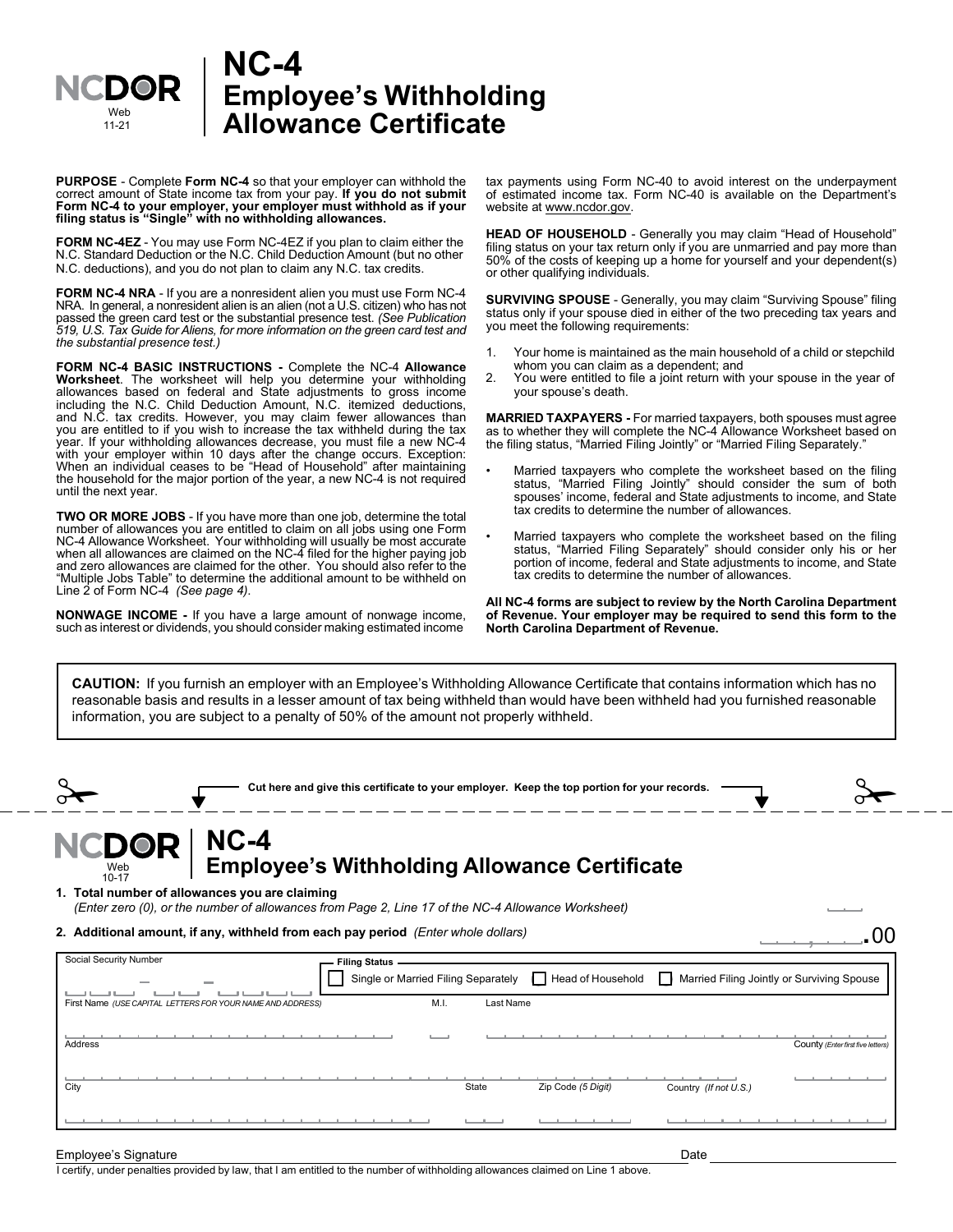Answer **all** of the following questions **for your filing status**.

| Single -                                                                                                                                                                                                                                                                                                                                                                                                                                                                                                     |                                                               |   |                                                    |  |  |  |  |
|--------------------------------------------------------------------------------------------------------------------------------------------------------------------------------------------------------------------------------------------------------------------------------------------------------------------------------------------------------------------------------------------------------------------------------------------------------------------------------------------------------------|---------------------------------------------------------------|---|----------------------------------------------------|--|--|--|--|
| Will your N.C. itemized deductions from Page 3, Schedule 1 exceed \$15,249?<br>1.<br>2.<br>Will your N.C. Child Deduction Amount from Page 3, Schedule 2 exceed \$2,499?<br>Will you have federal adjustments or State deductions from income?<br>3.<br>Will you be able to claim any N.C. tax credits or tax credit carryovers?<br>4.                                                                                                                                                                       | Yes $\Box$<br>Yes $\Box$<br>Yes $\Box$<br>Yes $\Box$          |   | No □<br>No □<br>No □<br>No □                       |  |  |  |  |
| If you answered "No" to all of the above, STOP HERE and enter ZERO (0) as total allowances on Form NC-4, Line 1.<br>If you answered "Yes" to any of the above, you may choose to go to Page 2, Part II to determine if you qualify for<br>additional allowances. Otherwise, enter ZERO (0) on Form NC-4, Line 1.                                                                                                                                                                                             |                                                               |   |                                                    |  |  |  |  |
| <b>Married Filing Jointly -</b>                                                                                                                                                                                                                                                                                                                                                                                                                                                                              |                                                               |   |                                                    |  |  |  |  |
| Will your N.C. itemized deductions from Page 3, Schedule 1 exceed \$27,999?<br>1.<br>2.<br>Will your N.C. Child Deduction Amount from Page 3, Schedule 2 exceed \$2,499?<br>Will you have federal adjustments or State deductions from income?<br>3.<br>Will you be able to claim any N.C. tax credits or tax credit carryovers?<br>4.<br>Will your spouse receive combined wages and taxable retirement benefits of<br>5.<br>less than \$10,250 or only retirement benefits not subject to N.C. income tax? | Yes $\Box$<br>Yes $\Box$<br>Yes $\Box$<br>Yes □<br>Yes $\Box$ |   | No □<br>$No$ $\Box$<br>No O<br>No □<br>$No$ $\Box$ |  |  |  |  |
| If you answered "No" to all of the above, STOP HERE and enter ZERO (0) as total allowances on Form NC-4, Line 1.<br>If you answered "Yes" to any of the above, you may choose to go to Page 2, Part II to determine if you qualify for<br>additional allowances. Otherwise, enter ZERO (0) on Form NC-4, Line 1.                                                                                                                                                                                             |                                                               |   |                                                    |  |  |  |  |
| <b>Married Filing Separately -</b>                                                                                                                                                                                                                                                                                                                                                                                                                                                                           |                                                               |   |                                                    |  |  |  |  |
| Will your portion of N.C. itemized deductions from Page 3, Schedule 1 exceed \$15,249? Yes<br>1.<br>Will your N.C. Child Deduction Amount from Page 3, Schedule 2 exceed \$2,499?<br>2.<br>Will you have federal adjustments or State deductions from income?<br>3.<br>Will you be able to claim any N.C. tax credits or tax credit carryovers?<br>4.<br>If you answered "No" to all of the above, STOP HERE and enter ZERO (0) as total allowances on Form NC-4, Line 1.                                    | Yes $\Box$<br>Yes $\Box$<br>Yes $\Box$                        | □ | No O<br>No □<br>No O<br>No □                       |  |  |  |  |
| If you answered "Yes" to any of the above, you may choose to go to Page 2, Part II to determine if you qualify for<br>additional allowances. Otherwise, enter ZERO (0) on Form NC-4, Line 1.                                                                                                                                                                                                                                                                                                                 |                                                               |   |                                                    |  |  |  |  |
| <b>Head of Household-</b>                                                                                                                                                                                                                                                                                                                                                                                                                                                                                    |                                                               |   |                                                    |  |  |  |  |
| Will your N.C. itemized deductions from Page 3, Schedule 1 exceed \$21,624?<br>1.<br>Will your N.C. Child Deduction Amount from Page 3, Schedule 2 exceed \$2,499?<br>2.<br>Will you have federal adjustments or State deductions from income?<br>3.<br>Will you be able to claim any N.C. tax credits or tax credit carryovers?<br>4.                                                                                                                                                                       | Yes $\Box$<br>Yes $\Box$<br>Yes $\Box$                        |   | No O<br>No □<br>$No$ $\Box$                        |  |  |  |  |

If you answered "No" to all of the above, **STOP HERE** and enter **ZERO (0)** as total allowances on Form NC-4, Line 1. If you answered "Yes" to any of the above, you may choose to go to Page 2, Part II to determine if you qualify for additional allowances. Otherwise, enter **ZERO (0)** on Form NC-4, Line 1.

**Part I**

┑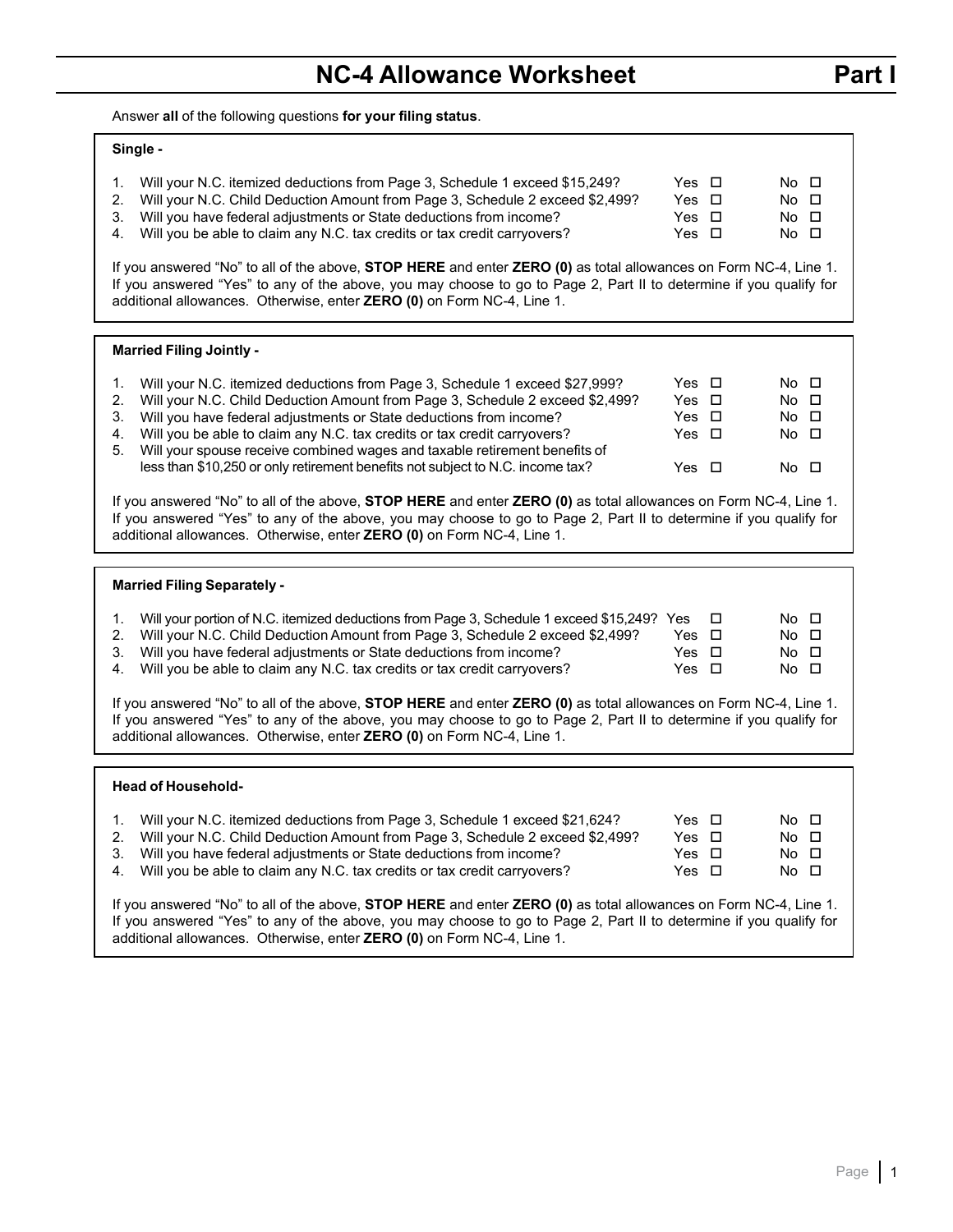# **NC-4 Allowance Worksheet**

|     | <b>Surviving Spouse -</b>                                                                                                                                                                                                                                                                                                                                                                      |  |                                                   |  |  |  |  |  |
|-----|------------------------------------------------------------------------------------------------------------------------------------------------------------------------------------------------------------------------------------------------------------------------------------------------------------------------------------------------------------------------------------------------|--|---------------------------------------------------|--|--|--|--|--|
|     | Will your N.C. itemized deductions from Page 3, Schedule 1 exceed \$27,999?<br>Yes $\Box$<br>1.<br>Will your N.C. Child Deduction Amount from Page 3, Schedule 2 exceed \$2,499?<br>2.<br>Yes $\Box$<br>3.<br>Will you have federal adjustments or State deductions from income?<br>Yes $\Box$<br>Will you be able to claim any N.C. tax credits or tax credit carryovers?<br>Yes $\Box$<br>4. |  | No □<br>$No$ $\Box$<br>$No$ $\Box$<br>$No$ $\Box$ |  |  |  |  |  |
|     | If you answered "No" to all of the above, STOP HERE and enter FIVE (5) as total allowances on Form NC-4, Line 1.<br>If you answered "Yes" to any of the above, you may choose to go to Part II to determine if you qualify for additional<br>allowances. Otherwise, enter FIVE (5) on Form NC-4, Line 1.                                                                                       |  |                                                   |  |  |  |  |  |
|     | <b>NC-4 Part II</b>                                                                                                                                                                                                                                                                                                                                                                            |  |                                                   |  |  |  |  |  |
| 1.  |                                                                                                                                                                                                                                                                                                                                                                                                |  |                                                   |  |  |  |  |  |
|     | \$12,750 if Single                                                                                                                                                                                                                                                                                                                                                                             |  |                                                   |  |  |  |  |  |
| 2.  | Enter the applicable<br>\$25,500 if Married Filing Jointly or Surviving Spouse<br>N.C. standard deduction<br>\$12,750 if Married Filing Separately<br>based on your filing status.<br>\$19,125 if Head of Household                                                                                                                                                                            |  | 2. $\sim$                                         |  |  |  |  |  |
| 3.  | Subtract Line 2 from Line 1. If Line                                                                                                                                                                                                                                                                                                                                                           |  |                                                   |  |  |  |  |  |
| 4.  |                                                                                                                                                                                                                                                                                                                                                                                                |  |                                                   |  |  |  |  |  |
| 5.  | Enter an estimate of your total federal adjustments to income and State deductions from                                                                                                                                                                                                                                                                                                        |  |                                                   |  |  |  |  |  |
| 6.  |                                                                                                                                                                                                                                                                                                                                                                                                |  |                                                   |  |  |  |  |  |
| 7.  | Enter an estimate of your nonwage income (such as dividends or interest) 7. $\frac{\$}{\$}$                                                                                                                                                                                                                                                                                                    |  |                                                   |  |  |  |  |  |
| 8.  | Enter an estimate of your State additions to federal adjusted gross                                                                                                                                                                                                                                                                                                                            |  |                                                   |  |  |  |  |  |
| 9.  |                                                                                                                                                                                                                                                                                                                                                                                                |  |                                                   |  |  |  |  |  |
| 10. |                                                                                                                                                                                                                                                                                                                                                                                                |  |                                                   |  |  |  |  |  |
|     | Ex. $$3,900 \div $2,500 = 1.56$ rounds down to 1                                                                                                                                                                                                                                                                                                                                               |  |                                                   |  |  |  |  |  |
| 12. |                                                                                                                                                                                                                                                                                                                                                                                                |  |                                                   |  |  |  |  |  |
|     | Ex. $$200 \div $128 = 1.56$ rounds down to 1                                                                                                                                                                                                                                                                                                                                                   |  |                                                   |  |  |  |  |  |
|     | 14. If filing as Single, Head of Household, or Married Filing Separately, enter zero (0) on this line.<br>If filing as Surviving Spouse, enter 5.<br>If filing as Married Filing Jointly, enter the appropriate number from either (a), (b), (c), (d), (e), or (f) below.                                                                                                                      |  |                                                   |  |  |  |  |  |
|     | Your spouse expects to have combined wages and taxable retirement benefits of less than or equal to \$250<br>(a)<br>for N.C. purposes, enter 5. (Taxable retirement benefits do not include: Bailey, Certain Military Retirement,                                                                                                                                                              |  |                                                   |  |  |  |  |  |
|     | Social Security, and Railroad retirement)<br>Your spouse expects to have combined wages and taxable retirement benefits of more than \$250 but less<br>(b)<br>than or equal to \$2,750, enter 4.                                                                                                                                                                                               |  |                                                   |  |  |  |  |  |
|     | Your spouse expects to have combined wages and taxable retirement benefits of more than \$2,750 but<br>(c)<br>less than or equal to \$5,250, enter 3.                                                                                                                                                                                                                                          |  |                                                   |  |  |  |  |  |
|     | Your spouse expects to have combined wages and taxable retirement benefits of more than \$5,250 but<br>(d)<br>less than or equal to \$7,750, enter 2.                                                                                                                                                                                                                                          |  |                                                   |  |  |  |  |  |
|     | Your spouse expects to have combined wages and taxable retirement benefits of more than \$7,750 but<br>(e)<br>less than or equal to \$10,250, enter 1.                                                                                                                                                                                                                                         |  |                                                   |  |  |  |  |  |
|     | Your spouse expects to have combined wages and taxable retirement benefits of more than<br>(f)                                                                                                                                                                                                                                                                                                 |  |                                                   |  |  |  |  |  |
| 15. |                                                                                                                                                                                                                                                                                                                                                                                                |  |                                                   |  |  |  |  |  |
| 16. | If you completed this worksheet on the basis of Married Filing Jointly, the total number of allowances determined<br>on Line 15 may be split between you and your spouse, however, you choose. Enter the number of allowances                                                                                                                                                                  |  |                                                   |  |  |  |  |  |
| 17. | Subtract Line 16 from Line 15 and enter the total number of allowances here and on Line 1 of your                                                                                                                                                                                                                                                                                              |  |                                                   |  |  |  |  |  |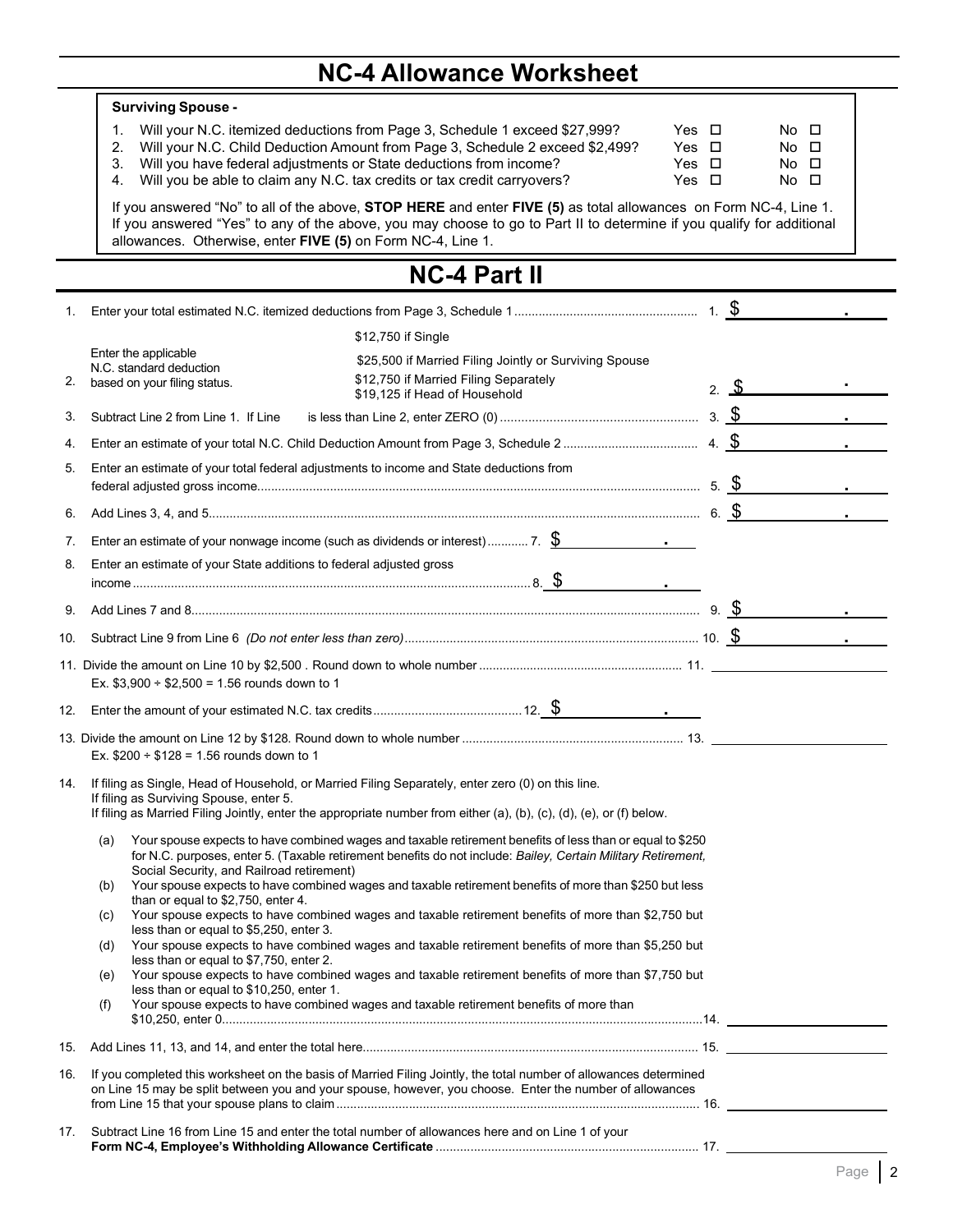## **NC-4 Allowance Worksheet Schedules**

Important: If you cannot reasonably estimate the amount to enter in the schedules below, you should enter ZERO (0) on Line 1, NC-4.

### **Schedule 1 Estimated N.C. Itemized Deductions**

| Qualifying mortgage interest                                               |  |  |
|----------------------------------------------------------------------------|--|--|
| Real estate property taxes                                                 |  |  |
| Total qualifying mortgage interest and real estate property taxes*         |  |  |
| Charitable Contributions (Same as allowed for federal purposes)            |  |  |
| Medical and Dental Expenses (Same as allowed for federal purposes)         |  |  |
| Repayment of Claim of Right Income                                         |  |  |
| Total estimated N.C. itemized deductions. Enter on Page 2, Part II, Line 1 |  |  |
|                                                                            |  |  |

\*The sum of your qualified mortgage interest and real estate property taxes may not exceed \$20,000. For married taxpayers, the \$20,000 limitation applies to the combined total of qualified mortgage interest and real estate property taxes claimed by both spouses, rather than to each spouse separately.

### **Schedule 2 Estimated N.C. Child Deduction Amount**

A taxpayer who is allowed a federal child tax credit under section 24 of the Internal Revenue Code is allowed a deduction for each qualifying child unless adjusted gross income exceeds the threshold amount shown below.

The N.C. Child DeductionAmount can be claimed only for a child who is under 17 years of age on the last day of the year.

|                      |                                               | <b>Deduction</b><br>No. of<br><b>Amount per</b>                                    | <b>Estimated</b> |  |
|----------------------|-----------------------------------------------|------------------------------------------------------------------------------------|------------------|--|
| <b>Filing Status</b> | <b>Adjusted Gross Income</b>                  | <b>Qualifying Child</b><br>Children                                                | <b>Deduction</b> |  |
| Single               | 20,000<br>Up to $$$                           | 3,000<br>\$                                                                        |                  |  |
|                      | \$<br>20,000<br>30,000<br>Over<br>Up to $$$   | \$<br>2,500                                                                        |                  |  |
|                      | \$40,000<br>\$<br>30,000<br>Over<br>Up to     | 2,000<br>\$                                                                        |                  |  |
|                      | Over<br>\$<br>40,000<br>Up to<br>\$<br>50,000 | 1,500<br>\$<br><u>and the state of the state</u>                                   |                  |  |
|                      | Up to<br>\$<br>Over<br>\$<br>50,000<br>60,000 | \$<br>1,000<br><u> Alban Maria (</u>                                               |                  |  |
|                      | Up to \$70,000<br>Over<br>\$<br>60,000        | \$<br>500<br><u> 1989 - Johann Barnett, fransk kongres</u>                         |                  |  |
|                      | 70,000<br>Over<br>\$                          | \$                                                                                 |                  |  |
| MFJ or SS            | 40,000<br>Up to $$$                           | \$<br>3,000                                                                        |                  |  |
|                      | 40,000<br>Over<br>\$<br>Up to \$ 60,000       | \$<br>2,500<br>and the control of the control of the                               |                  |  |
|                      | \$<br>60,000<br>\$80,000<br>Over<br>Up to     | \$<br>2,000                                                                        |                  |  |
|                      | 80,000<br>Up to \$ 100,000<br>\$<br>Over      | \$<br>1,500                                                                        |                  |  |
|                      | \$100,000<br>Up to<br>\$120,000<br>Over       | \$<br>1,000<br><u> 1990 - Johann Barbara, martin a</u>                             |                  |  |
|                      | \$120,000<br>Up to<br>\$140,000<br>Over       | 500<br>\$                                                                          |                  |  |
|                      | \$140,000<br>Over                             | \$                                                                                 |                  |  |
| <b>HOH</b>           | 30.000<br>Up to $$$                           | 3,000<br>\$                                                                        |                  |  |
|                      | Over<br>30,000<br>\$<br>Up to<br>\$<br>45,000 | 2,500<br>\$                                                                        |                  |  |
|                      | 45,000<br>Up to<br>60,000<br>Over<br>\$<br>\$ | 2,000<br>\$<br>$\overline{\phantom{a}}$ . The contract of $\overline{\phantom{a}}$ |                  |  |
|                      | 60,000<br>Up to \$75,000<br>Over<br>\$        | \$<br>1,500                                                                        |                  |  |
|                      | \$90,000<br>Up to<br>\$<br>75,000<br>Over     | \$<br>1,000                                                                        |                  |  |
|                      | Up to \$ 105,000<br>90,000<br>\$<br>Over      | \$<br>500                                                                          |                  |  |
|                      | \$105,000<br>Over                             | \$                                                                                 |                  |  |
| <b>MFS</b>           | 20,000<br>Up to $$$                           | \$<br>3,000                                                                        |                  |  |
|                      | Over<br>\$<br>20,000<br>\$<br>30,000<br>Up to | 2,500<br>\$                                                                        |                  |  |
|                      | \$<br>30,000<br>Up to<br>\$<br>40,000<br>Over | \$<br>2,000                                                                        |                  |  |
|                      | 40,000<br>\$<br>50,000<br>\$<br>Up to<br>Over | 1,500<br>\$                                                                        |                  |  |
|                      | 50,000<br>Up to<br>\$60,000<br>Over<br>\$     | 1,000<br>\$                                                                        |                  |  |
|                      | 60,000<br>\$70,000<br>Up to<br>Over<br>\$     | \$<br>500                                                                          |                  |  |
|                      | 70,000<br>\$<br>Over                          | \$                                                                                 |                  |  |